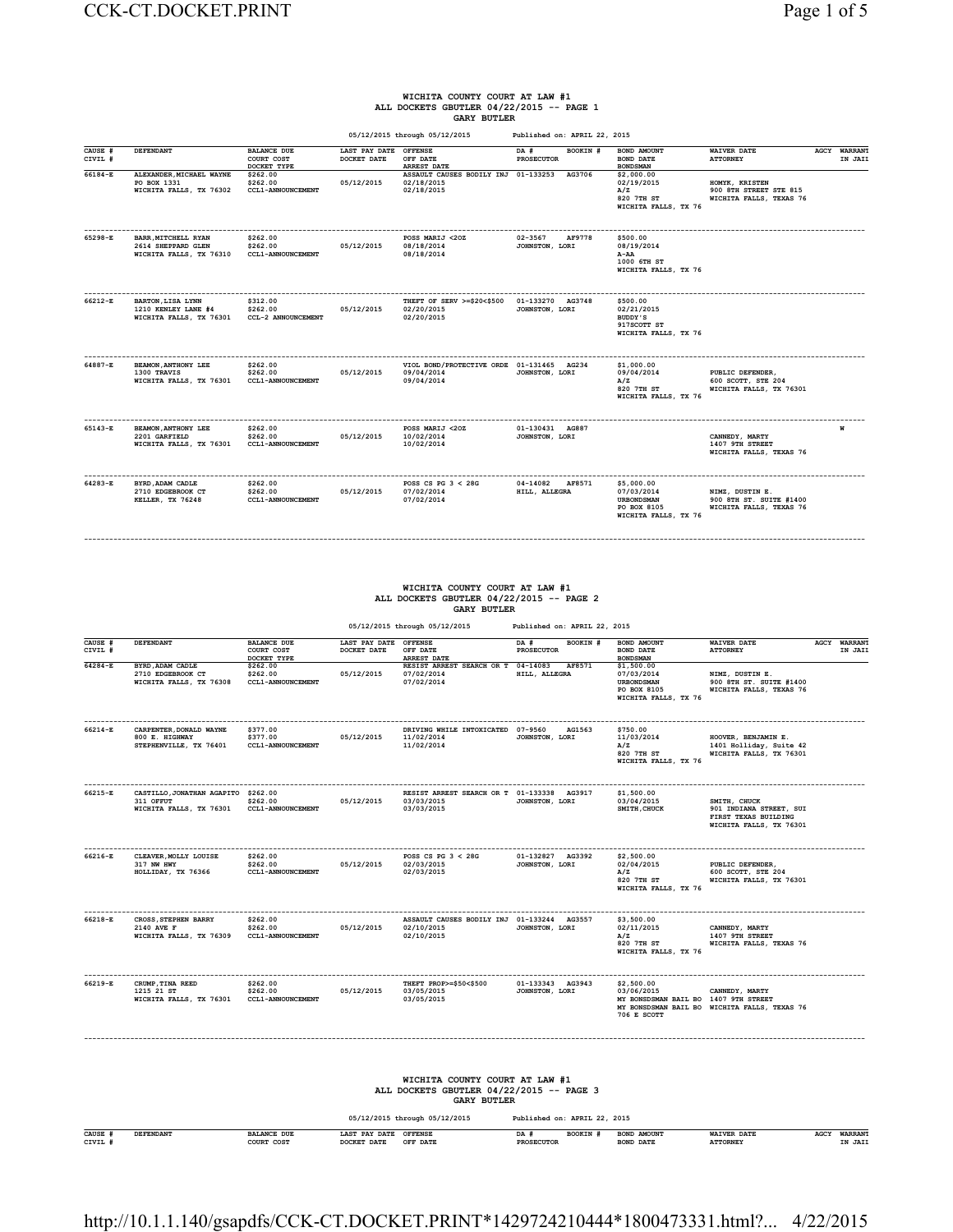## CCK-CT.DOCKET.PRINT Page 2 of 5

| Page 2 of 5 |  |  |  |
|-------------|--|--|--|
|-------------|--|--|--|

|         |                                                                         | DOCKET TYPE                                      |            | <b>ARREST DATE</b>                                                       |                                       | <b>BONDSMAN</b>                                                                    |                                                                                                                 |
|---------|-------------------------------------------------------------------------|--------------------------------------------------|------------|--------------------------------------------------------------------------|---------------------------------------|------------------------------------------------------------------------------------|-----------------------------------------------------------------------------------------------------------------|
| 64891-E | DANSO.AKOSUA ANIM<br>18959 LINA ST APT 112<br>DALLAS, TX 75287          | \$262.00<br>\$262.00<br><b>CCL1-ANNOUNCEMENT</b> | 05/12/2015 | THEFT PROP>=\$50<\$500<br>09/04/2014<br>09/04/2014                       | 01-131455 AG239<br>JOHNSTON, LORI     | \$1,500.00<br>09/05/2014<br><b>URBONDSMAN</b><br>PO BOX 8105                       | SMITH, CHUCK<br>901 INDIANA STREET, SUI<br>FIRST TEXAS BUILDING<br>WICHITA FALLS, TX 76 WICHITA FALLS, TX 76301 |
| 66220-E | DAVIS, DAVID DEWAYNE<br>307 W PARK<br>IOWA PARK, TX 76367               | \$262.00<br>\$262.00<br><b>CCL1-ANNOUNCEMENT</b> | 05/12/2015 | RESIST ARREST SEARCH OR T 01-132857 AG3554<br>02/10/2015<br>02/10/2015   | JOHNSTON, LORI                        | \$2,500.00<br>02/11/2015<br>916 9TH STREET, STE                                    | HOMYK, KRISTEN<br>FALLS TOWNE BAIL BON 900 8TH STREET STE 815<br>FALLS TOWNE BAIL BON WICHITA FALLS, TEXAS 76   |
| 66221-E | DICKERSON, HANAN JOESPH<br>#4 FENOGLIO<br>WICHITA FALLS, TX 76308       | \$377.00<br>\$377.00<br><b>CCL1-ANNOUNCEMENT</b> | 05/12/2015 | DRIVING WHILE INTOXICATED 07-9175<br>08/16/2014<br>08/15/2014            | AF9723<br>JOHNSTON, LORI              | \$750.00<br>08/16/2014<br><b>URBONDSMAN</b><br>PO BOX 8105<br>WICHITA FALLS, TX 76 | REDDELL, SCOTT<br>WICHITA FALLS, TEXAS 76                                                                       |
| 64127-E | <b>DUREN.MARY KATHERINE</b><br>606 E BRYAN<br>ELECTRA, TX 76360         | \$262.00<br>\$262.00<br><b>CCL1-ANNOUNCEMENT</b> | 05/12/2015 | POSS CS PG $3 < 28$ G<br>06/18/2014<br>06/18/2014                        | $20 - 620$<br>AF8703<br>HILL, ALLEGRA | \$10,000.00<br>07/01/2014<br>SMITH.CHUCK                                           | SMITH, CHUCK<br>901 INDIANA STREET, SUI<br>FIRST TEXAS BUILDING<br>WICHITA FALLS, TX 76301                      |
| 66222-E | EARLES, KYLE DONOVAN<br>809 N AVE C<br>OLNEY, TX 76374                  | \$262.00<br>\$262.00<br><b>CCL1-ANNOUNCEMENT</b> | 05/12/2015 | THEFT PROP>=\$50<\$500<br>03/07/2015<br>03/07/2015                       | 01-133357 AG3981<br>JOHNSTON, LORI    | \$500.00<br>03/08/2015<br>A/Z<br>820 7TH ST<br>WICHITA FALLS, TX 76                | PUBLIC DEFENDER,<br>600 SCOTT, STE 204<br>WICHITA FALLS, TX 76301                                               |
| 66223-E | <b>EWEN, HEATHER MARIE</b><br>1115 HARLEM ST<br>WICHITA FALLS, TX 76301 | \$262.00<br>\$262.00<br><b>CCL1-ANNOUNCEMENT</b> | 05/12/2015 | CRIMINAL MISCHIEF >=\$50<\$ 01-133330 AG3898<br>03/02/2015<br>03/02/2015 | JOHNSTON, LORI                        | \$500.00<br>PR                                                                     | PUBLIC DEFENDER,<br>600 SCOTT, STE 204<br>WICHITA FALLS, TX 76301                                               |

# **WICHITA COUNTY COURT AT LAW #1 ALL DOCKETS GBUTLER 04/22/2015 -- PAGE 4 GARY BUTLER**

**------------------------------------------------------------------------------------------------------------------------------------------------------------------------------------------**

|                    |                                                                        |                                                  |                              | 05/12/2015 through 05/12/2015                                          | Published on: APRIL 22, 2015          |                                                                                                 |                                                                           |                                |
|--------------------|------------------------------------------------------------------------|--------------------------------------------------|------------------------------|------------------------------------------------------------------------|---------------------------------------|-------------------------------------------------------------------------------------------------|---------------------------------------------------------------------------|--------------------------------|
| CAUSE #<br>CIVIL # | DEFENDANT                                                              | <b>BALANCE DUE</b><br>COURT COST<br>DOCKET TYPE  | LAST PAY DATE<br>DOCKET DATE | <b>OFFENSE</b><br>OFF DATE<br><b>ARREST DATE</b>                       | DA #<br>BOOKIN #<br><b>PROSECUTOR</b> | BOND AMOUNT<br><b>BOND DATE</b><br><b>BONDSMAN</b>                                              | <b>WAIVER DATE</b><br><b>ATTORNEY</b>                                     | <b>AGCY WARRANT</b><br>IN JAII |
| $61735 - E$        | FARQUER, ANGELA DAWN<br>32 MARTHA LN<br>WICHITA FALLS, TX 76306        | \$262.00<br>\$262.00<br><b>CCL1-ANNOUNCEMENT</b> | 05/12/2015                   | FAIL TO IDENTIFY FUGITIVE 01-127321 AF2273<br>10/07/2013<br>10/07/2013 | HONEY, VICTORIA                       | \$1,001.00<br>10/11/2013<br><b>ACTION BAIL BONDS</b><br>1522 CROSSLAND RD<br>GRANBURY, TX 76048 | ROWLEY, SPENCER<br>4719 TAFT BLVD<br>WICHITA FALLS, TX 76308              |                                |
| 66224-E            | FLENOY, XAVIER ALEXANDER<br>304 WICHITA<br>WICHITA FALLS, TX 76301     | \$332.00<br>\$332.00<br><b>CCL1-ANNOUNCEMENT</b> | 05/12/2015                   | CRIMINAL TRESPASS<br>02/09/2015<br>02/09/2015                          | 01-133329 AG3521<br>JOHNSTON, LORI    |                                                                                                 | RICHMOND, JEANETTE L.<br>900 8TH ST., STE. 115<br>WICHITA FALLS, TX 76301 |                                |
| 66225-E            | GARCIA, DONNA KAY<br>505 VAN BURAN<br>WICHITA FALLS, TX 76301          | \$377.00<br>\$377.00<br><b>CCL1-ANNOUNCEMENT</b> | 05/12/2015                   | DRIVING WHILE INTOXICATED 01-129644 AF6695<br>04/12/2014<br>04/12/2014 | JOHNSTON, LORI                        | \$750.00<br>04/13/2014<br>PR                                                                    | PUBLIC DEFENDER.<br>600 SCOTT, STE 204<br>WICHITA FALLS, TX 76301         |                                |
| 66226-E            | GARY, JEREMIAH NATHANIEL<br>4540 BARNETT RD<br>WICHITA FALLS, TX 76310 | \$262.00<br>\$262.00<br><b>CCL1-ANNOUNCEMENT</b> | 05/12/2015                   | THEFT PROP>=\$50<\$500<br>02/16/2015<br>02/16/2015                     | 01-133231 AG3661<br>JOHNSTON, LORI    | \$500.00<br>02/17/2015<br>A/Z<br>820 7TH ST<br>WICHITA FALLS, TX 76                             | PUBLIC DEFENDER,<br>600 SCOTT, STE 204<br>WICHITA FALLS, TX 76301         |                                |
| 65303-E            | GODWIN JR, JEFFREY LEE<br>612 S. BOND ST 1<br>WICHITA FALLS, TX 76301  | \$262.00<br>\$262.00<br><b>CCL1-ANNOUNCEMENT</b> | 05/12/2015                   | RESIST ARREST SEARCH OR T 02-3568<br>09/03/2014<br>09/03/2014          | AG206<br>JOHNSTON, LORI               | \$2,500.00<br>09/03/2014<br>A/Z<br>820 7TH ST<br>WICHITA FALLS, TX 76                           | HARRIS, BRUCE<br>900 8TH STREET, STE 106<br>WICHITA FALLS, TX 76301       |                                |
| 63004-E            | <b>GOLLADAY, STEVE TYRONE</b><br>405 9TH ST<br>LAWTON, OK 73507        | \$262.00<br>\$262.00<br><b>CCL1-ANNOUNCEMENT</b> | 05/12/2015                   | CRIMINAL TRESPASS<br>07/26/2013<br>02/06/2014                          | 01-126371 AF5132<br>HONEY, VICTORIA   | \$20,000.00<br>03/11/2014<br>A/Z<br>820 7TH ST<br>WICHITA FALLS, TX 76                          | BJORDAMMEN, STEPHEN R<br>710 LAMAR, SUITE 440<br>WICHITA FALLS, TX 76301  |                                |

|                                               | WICHITA COUNTY COURT AT LAW #1           |
|-----------------------------------------------|------------------------------------------|
|                                               | ALL DOCKETS GBUTLER 04/22/2015 -- PAGE 5 |
|                                               | <b>GARY BUTLER</b>                       |
| $AE/12/01E$ $L_{\text{boundary}}$ $AE/12/01E$ | Buildighed as: apper 00, 001E            |

**------------------------------------------------------------------------------------------------------------------------------------------------------------------------------------------**

|         |                                                                              |                                                  |               | 05/12/2015 through 05/12/2015                         |                             | Published on: APRIL 22, 2015 |                                                                       |                                                                   |      |                |
|---------|------------------------------------------------------------------------------|--------------------------------------------------|---------------|-------------------------------------------------------|-----------------------------|------------------------------|-----------------------------------------------------------------------|-------------------------------------------------------------------|------|----------------|
| CAUSE # | DEFENDANT                                                                    | <b>BALANCE DUE</b>                               | LAST PAY DATE | <b>OFFENSE</b>                                        | DA #                        | BOOKIN #                     | BOND AMOUNT                                                           | <b>WAIVER DATE</b>                                                | AGCY | <b>WARRANT</b> |
| CIVIL # |                                                                              | COURT COST<br>DOCKET TYPE                        | DOCKET DATE   | OFF DATE<br><b>ARREST DATE</b>                        | <b>PROSECUTOR</b>           |                              | <b>BOND DATE</b><br><b>BONDSMAN</b>                                   | <b>ATTORNEY</b>                                                   |      | IN JAII        |
| 66227-E | <b>GONZALES, PAIGE ALEXANDRIA</b><br>5762 SISK RD<br>WICHITA FALLS, TX 76310 | \$262.00<br>\$262.00<br><b>CCL1-ANNOUNCEMENT</b> | 05/12/2015    | ASSAULT CAUSES BODILY INJ<br>02/15/2015<br>02/15/2015 | 01-133228<br>JOHNSTON, LORI | AG3648                       | \$2,500.00<br>02/15/2015<br>A/Z<br>820 7TH ST<br>WICHITA FALLS, TX 76 | PUBLIC DEFENDER.<br>600 SCOTT, STE 204<br>WICHITA FALLS, TX 76301 |      |                |

**------------------------------------------------------------------------------------------------------------------------------------------------------------------------------------------ 66228-E GONZALES,PAIGE ALEXANDRIA \$262.00 FAIL TO IDENTIFY FUGITIVE 01-133229 AG3648 \$750.00**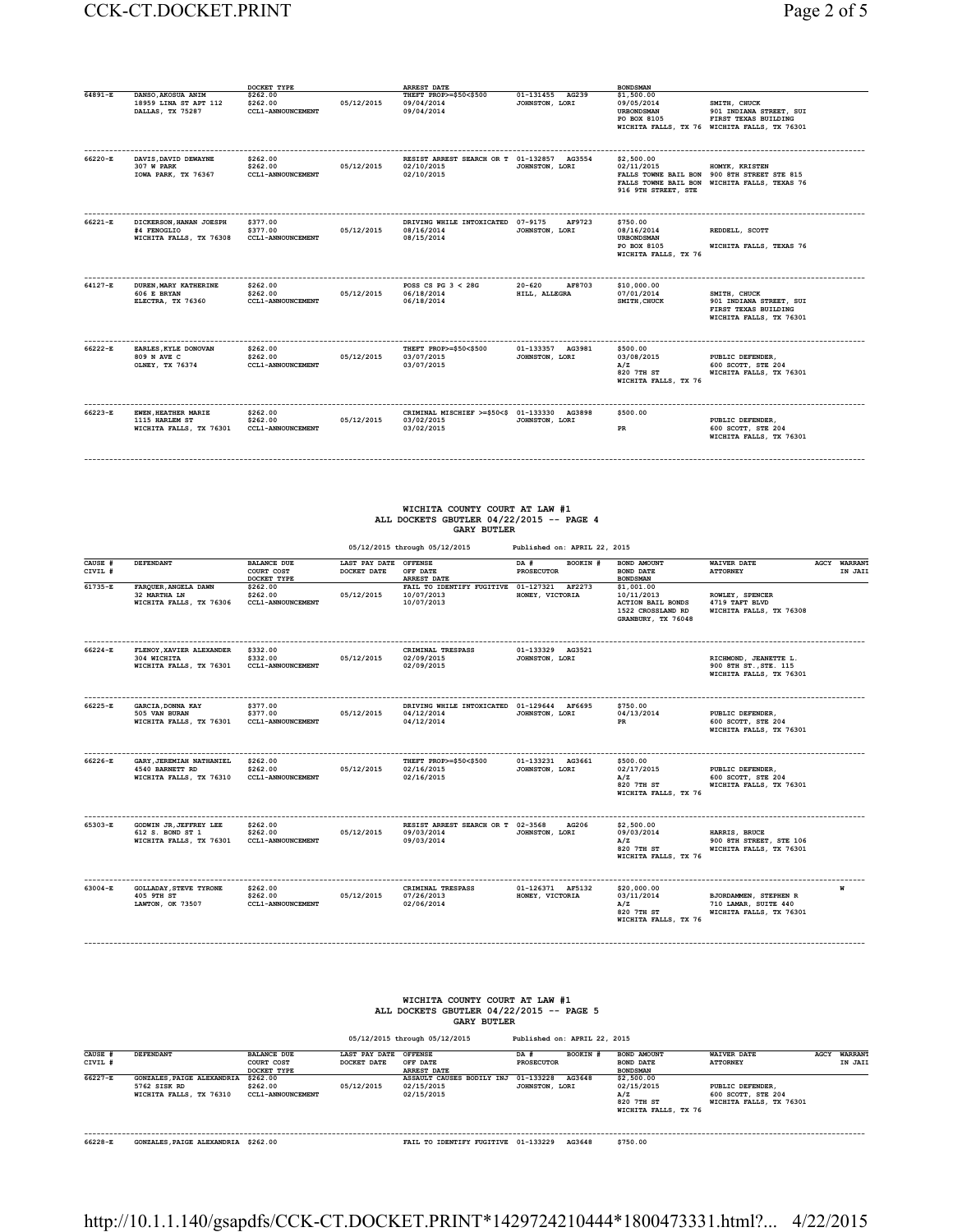|         | 5762 SISK RD<br>WICHITA FALLS, TX 76310                           | \$262.00<br><b>CCL1-ANNOUNCEMENT</b>             | 05/12/2015 | 02/15/2015<br>02/15/2015                                               | JOHNSTON, LORI | 02/15/2015<br>A/Z<br>820 7TH ST<br>WICHITA FALLS, TX 76                           | PUBLIC DEFENDER,<br>600 SCOTT, STE 204<br>WICHITA FALLS, TX 76301         |
|---------|-------------------------------------------------------------------|--------------------------------------------------|------------|------------------------------------------------------------------------|----------------|-----------------------------------------------------------------------------------|---------------------------------------------------------------------------|
| 65370-E | GOYZUETA, FRANCO ANDRE<br>1811 11TH ST<br>WICHITA FALLS, TX 76306 | \$332.00<br>\$332.00<br><b>CCL1-ANNOUNCEMENT</b> | 05/12/2015 | VIOL COURT ORDER ENJ ORGA 01-130501 AG1655<br>11/06/2014<br>11/06/2014 | HILL, ALLEGRA  | \$20,001.00<br>11/07/2014<br><b>BARBER</b>                                        | <b>BARBER, MARK</b><br>1101 SCOTT AVE., STE. 1<br>WICHITA FALLS, TX 76301 |
| 66190-E | HASKINS, ANTHONY EUGENE<br>1215 KENLEY<br>WICHITA FALLS, TX 76306 | \$262.00<br>\$262.00<br><b>CCL1-ANNOUNCEMENT</b> | 05/12/2015 | RESIST ARREST SEARCH OR T 01-133235 AG3639<br>02/14/2015<br>02/14/2015 |                | \$2,500.00<br>02/15/2015<br><b>BUNCH</b><br>1106 A 8TH ST<br>WICHITA FALLS, TX 76 | PUBLIC DEFENDER.<br>600 SCOTT, STE 204<br>WICHITA FALLS, TX 76301         |
| 66191-E | HASKINS, ANTHONY EUGENE<br>1215 KENLEY<br>WICHITA FALLS, TX 76306 | \$262.00<br>\$262.00<br><b>CCL1-ANNOUNCEMENT</b> | 05/12/2015 | INTERFER W/PUBLIC DUTIES 01-133236 AG3639<br>02/14/2015<br>02/14/2015  |                | \$2,500.00<br>02/15/2015<br><b>BUNCH</b><br>1106 A 8TH ST<br>WICHITA FALLS, TX 76 | PUBLIC DEFENDER,<br>600 SCOTT, STE 204<br>WICHITA FALLS, TX 76301         |
| 64876-E | JACKSON, JILES JAMAAL<br>2011 POLK<br>WICHITA FALLS, TX 76309     | \$262.00<br>\$262.00<br><b>CCL1-ANNOUNCEMENT</b> | 05/12/2015 | ASSAULT CAUSES BODILY INJ 01-131419 AG104<br>08/29/2014<br>08/29/2014  | HILL, ALLEGRA  | \$10,000.00<br>PR                                                                 | PUBLIC DEFENDER.<br>600 SCOTT, STE 204<br>WICHITA FALLS, TX 76301         |

#### **WICHITA COUNTY COURT AT LAW #1 ALL DOCKETS GBUTLER 04/22/2015 -- PAGE 6 GARY BUTLER**

**------------------------------------------------------------------------------------------------------------------------------------------------------------------------------------------**

| CAUSE #<br>CIVIL # | DEFENDANT                                                                    | <b>BALANCE DUE</b><br>COURT COST<br>DOCKET TYPE   | LAST PAY DATE OFFENSE<br>DOCKET DATE | OFF DATE<br>ARREST DATE                                                | BOOKIN #<br>DA #<br><b>PROSECUTOR</b> | BOND AMOUNT<br><b>BOND DATE</b><br><b>BONDSMAN</b>                                          | <b>WAIVER DATE</b><br><b>ATTORNEY</b>                                                            | <b>AGCY WARRANT</b><br>IN JAII |
|--------------------|------------------------------------------------------------------------------|---------------------------------------------------|--------------------------------------|------------------------------------------------------------------------|---------------------------------------|---------------------------------------------------------------------------------------------|--------------------------------------------------------------------------------------------------|--------------------------------|
| $65375 - E$        | JACKSON, JILES JAMAL<br>3113 AVE R.<br>WICHITA FALLS, TX 76309               | \$262.00<br>\$262.00<br><b>CCL1-ANNOUNCEMENT</b>  | 05/12/2015                           | ASSAULT CAUSES BODILY INJ 01-131418<br>08/29/2014<br>08/29/2014        | AG104<br>HILL, ALLEGRA                | \$50,000.00<br>PR                                                                           | PUBLIC DEFENDER.<br>600 SCOTT, STE 204<br>WICHITA FALLS, TX 76301                                |                                |
| 63889-E<br>1754-CV | JACKSON, JILES JAMAUL<br>5300 PROFESSIONAL DR APT<br>WICHITA FALLS, TX 76309 | \$332.00<br>\$332.00<br><b>CCL1-ANNOUNCEMENT</b>  | 05/12/2015                           | POSS MARIJ <20Z<br>05/28/2014<br>05/28/2014                            | 04-14002 AF7776<br>KUCERA, ALLYSON    | \$1,001.00<br>05/29/2014<br>PR                                                              | PUBLIC DEFENDER,<br>600 SCOTT, STE 204<br>WICHITA FALLS, TX 76301                                |                                |
| 65159-E            | <b>KEA, KELLY BREON</b><br>4225 WHITEHALL ST<br>FORT WORTH, TX 76115         | \$262.00<br>\$262.00<br><b>CCL1-ANNOUNCEMENT</b>  | 05/12/2015                           | POSS MARIJ <20Z<br>09/14/2014<br>09/14/2014                            | 07-9662<br>AG458<br>JOHNSTON, LORI    | \$500.00<br>09/26/2014<br>A/Z<br>820 7TH ST<br>WICHITA FALLS, TX 76                         | MERKLE, GREG<br>1407 9TH STREET<br>WICHITA FALLS, TEXAS 76                                       |                                |
| 65306-E            | KING, MARKEL DEESEAN<br>1628 HAMLIN AVE<br>WICHITA FALLS, TX 76301           | \$262.00<br>\$262.00<br><b>CCL1-ANNOUNCEMENT</b>  | 05/12/2015                           | POSS MARIJ <20Z<br>10/24/2014<br>10/24/2014                            | 01-130476 AG1354<br>JOHNSTON, LORI    | \$1,000.00<br>10/24/2014<br>MOM'S BAIL BONDS<br>916 9TH STREET, STE<br>WICHITA FALLS, TX 76 | SANDERS, DEAN<br>2113 KELL BLVD E<br>WICHITA FALLS, TEXAS 76                                     |                                |
| 65129-E            | LAWSON, JENNIFER ANN<br>1820 WILSON<br>WICHITA FALLS, TX 76301               | \$262.00<br>\$262.00<br><b>CCL1-ANNOUNCEMENT</b>  | 05/12/2015                           | FAIL TO IDENTIFY FUGITIVE 01-131797 AG1105<br>10/13/2014<br>10/13/2014 | HILL, ALLEGRA                         | \$500.00<br>10/14/2014<br>A/Z<br>820 7TH ST<br>WICHITA FALLS, TX 76                         | BARBER, MARK<br>1101 SCOTT AVE., STE. 1<br>WICHITA FALLS, TX 76301                               |                                |
| 66196-E            | MENDOZA, GERARDO<br>1219 N 5TH<br>WICHITA FALLS, TX 76306                    | \$377.00<br>\$377.00<br><b>CCL-2 ANNOUNCEMENT</b> | 05/12/2015                           | DRIVING WHILE INTOXICATED 04-14522<br>01/24/2015<br>01/24/2015         | AG3173                                | \$750.00<br>01/25/2015<br>A/Z<br>820 7TH ST                                                 | VALVERDE, MICHAEL A.<br>SUITE 500<br>901 INDIANA<br>WICHITA FALLS, TX 76 WICHITA FALLS, TX 76301 |                                |

#### **WICHITA COUNTY COURT AT LAW #1 ALL DOCKETS GBUTLER 04/22/2015 -- PAGE 7 GARY BUTLER**

**------------------------------------------------------------------------------------------------------------------------------------------------------------------------------------------**

 **05/12/2015 through 05/12/2015 Published on: APRIL 22, 2015 CAUSE # DEFENDANT BALANCE DUE LAST PAY DATE OFFENSE DA # BOOKIN # BOND AMOUNT WAIVER DATE AGCY WARRANT CIVIL # COURT COST DOCKET DATE OFF DATE PROSECUTOR BOND DATE ATTORNEY IN JAIL DOCKET TYPE ARREST DATE BONDSMAN 66197-E MOLINA,ROBERT MICHAEL \$262.00 EVADING ARREST DETENTION 01-132016 AG3286 \$1,500.00 2013 WILSON \$262.00 05/12/2015 11/08/2014 WICHITA FALLS, TX 76301 CCL1-ANNOUNCEMENT 11/08/2014 FALLS TOWNE BAIL BON FALLS TOWNE BAIL BON 916 9TH STREET, STE ------------------------------------------------------------------------------------------------------------------------------------------------------------------------------------------ 40029-E OLIVER,JESSIE C \$332.00 THEFT PROP>=\$20<\$500 BY C 11-12737 \$1,001.00 1603-CV 1515 TAYLOR \$332.00 05/12/2015 10/22/2006 HOOVER, BEN 05/01/2007 WICHITA FALLS, TX 76309 CCL1-ANNOUNCEMENT BUNCH 1106 A 8TH ST WICHITA FALLS, TX 76 ------------------------------------------------------------------------------------------------------------------------------------------------------------------------------------------ 43224-E OPELA,AMANDA LEANN \$0.00 07/31/2008 THEFT (\$50 - \$500) 01-101940 AA1148 \$750.00 5556 PROFESSIONAL #190 \$261.00 05/12/2015 02/17/2008 KRNAICH, GORAN 02/18/2008 WICHITA FALLS, TX 76302 CCL1-ANNOUNCEMENT 02/17/2008 A/Z**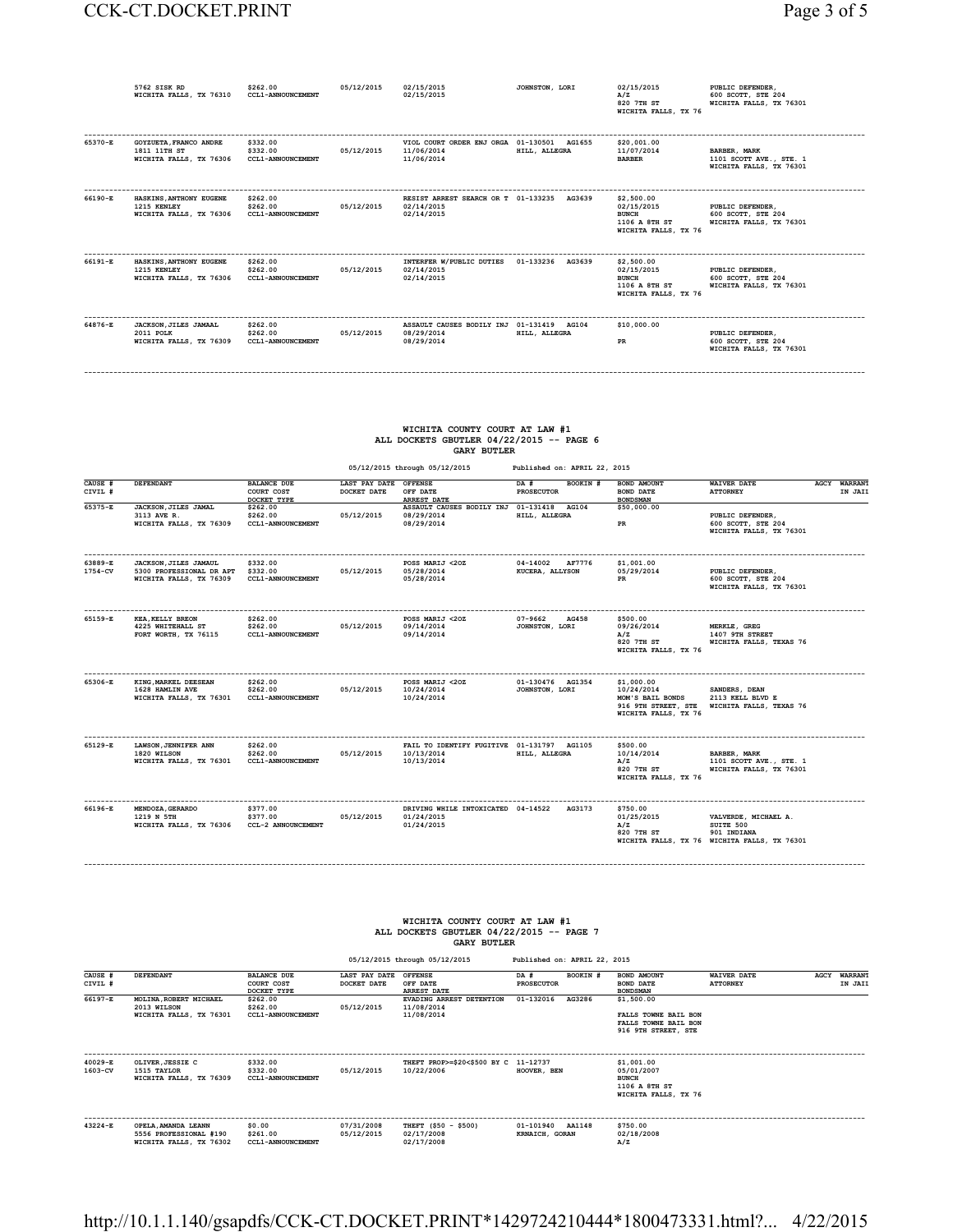**820 7TH ST WICHITA FALLS, TX 76**

| 64264-E | OPELA, AMANDA LEANN<br>4707 CATALINA<br>WICHITA FALLS, TX 76310 | \$262.00<br>\$262.00<br><b>CCL1-ANNOUNCEMENT</b> | 05/12/2015 | POSS CS PG $3 < 28$ G<br>04/25/2014<br>04/25/2014               | 01-129214 AF7031<br>KUCERA, ALLYSON    | \$3,000.00<br>04/26/2014<br><b>EAVES, JEFF</b>                          | EAVES, JEFF<br>900 8TH ST, SUITE 1400<br>WICHITA FALLS, TEXAS 76 |
|---------|-----------------------------------------------------------------|--------------------------------------------------|------------|-----------------------------------------------------------------|----------------------------------------|-------------------------------------------------------------------------|------------------------------------------------------------------|
| 64265-E | OPELA, AMANDA LEANN<br>4707 CATALINA<br>WICHITA FALLS, TX 76310 | \$262.00<br>\$262.00<br><b>CCL1-ANNOUNCEMENT</b> | 05/12/2015 | POSS CS PG $3 < 28$ G<br>04/25/2014<br>04/25/2014               | 01-129215<br>AF7031<br>KUCERA, ALLYSON | \$5,000.00<br>04/26/2014<br><b>EAVES, JEFF</b>                          | EAVES, JEFF<br>900 8TH ST. SUITE 1400<br>WICHITA FALLS, TEXAS 76 |
| 66120-E | OPELA, AMANDA LEANN<br>4707 CATALINA<br>WICHITA FALLS, TX 76310 | \$262.00<br>\$262.00<br><b>CCL1-ANNOUNCEMENT</b> | 05/12/2015 | ASSAULT CAUSES BODILY INJ 01-131608<br>09/20/2014<br>09/20/2014 | AG593                                  | \$1,500.00<br><b>BRENDA GREEN</b><br>820 7TH ST<br>WICHITA FALLS, TX 76 | EAVES, JEFF<br>900 8TH ST, SUITE 1400<br>WICHITA FALLS, TEXAS 76 |

**------------------------------------------------------------------------------------------------------------------------------------------------------------------------------------------**

## **WICHITA COUNTY COURT AT LAW #1 ALL DOCKETS GBUTLER 04/22/2015 -- PAGE 8 GARY BUTLER**

| 05/12/2015 through 05/12/2015 | Published on: APRIL 22, 2015 |
|-------------------------------|------------------------------|
|                               |                              |

| CAUSE #<br>CIVIL # | DEFENDANT                                                                | <b>BALANCE DUE</b><br>COURT COST<br>DOCKET TYPE  | LAST PAY DATE<br>DOCKET DATE | <b>OFFENSE</b><br>OFF DATE<br><b>ARREST DATE</b>                       | DA #<br><b>PROSECUTOR</b>     | BOOKIN # | <b>BOND AMOUNT</b><br><b>BOND DATE</b><br><b>BONDSMAN</b>                                 | <b>WAIVER DATE</b><br><b>ATTORNEY</b>                                     | <b>AGCY WARRANT</b><br>IN JAIL |
|--------------------|--------------------------------------------------------------------------|--------------------------------------------------|------------------------------|------------------------------------------------------------------------|-------------------------------|----------|-------------------------------------------------------------------------------------------|---------------------------------------------------------------------------|--------------------------------|
| $66198 - E$        | PARKER, SCOTT AARON<br>306 ELLIS<br>BURKBURNETT, TX 76354                | \$262.00<br>\$262.00<br><b>CCL1-ANNOUNCEMENT</b> | 05/12/2015                   | THEFT PROP>=\$20<\$500 BY C 50-1258<br>04/13/2013<br>02/10/2015        |                               |          | \$250.00<br>02/11/2015<br>A/Z<br>820 7TH ST<br>WICHITA FALLS, TX 76                       | BUNCH, RICKEY G<br>P O BOX 3421<br>WICHITA FALLS, TX 76301                |                                |
| 66200-E            | PRINGLE, JAMES KENNETH<br>1620 PLAYERS CLUB<br>FLEMING ISLAND, FL 32003  | \$262.00<br>\$262.00<br><b>CCL1-ANNOUNCEMENT</b> | 05/12/2015                   | POSS MARIJ <20Z<br>02/09/2015<br>02/09/2015                            | $07 - 9719$                   | AG3507   | \$500.00<br>02/09/2015<br>A/Z<br>820 7TH ST<br>WICHITA FALLS, TX 76                       | STREICH, RYAN M<br>900 8TH STREET SUITE 81<br>WICHITA FALLS, TX 76301     |                                |
| 63904-E            | <b>SCHAFFNER, SHELIA ANN</b><br>2305 GARFIELD<br>WICHITA FALLS, TX 76306 | \$262.00<br>\$262.00<br><b>CCL1-ANNOUNCEMENT</b> | 05/12/2015                   | POSS MARIJ <20Z<br>03/19/2014<br>03/19/2014                            | $20 - 570$<br>KUCERA, ALLYSON | AF6044   | \$500.00<br>03/21/2014<br>MOM'S BAIL BONDS<br>916 9TH STREET, STE<br>WICHITA FALLS, TX 76 | SCHUELLER, T.W.<br>1208 32ND ST.<br>WICHITA FALLS, TX 76302               |                                |
| 66202-E            | SEAY, ROYCE STERLING<br>506 S HILLTOP<br>BURKBURNETT, TX 76354           | \$262.00<br>\$262.00<br><b>CCL1-ANNOUNCEMENT</b> | 05/12/2015                   | ASSAULT CAUSES BODILY INJ 10-9620<br>12/13/2014<br>02/20/2015          |                               | AG3760   | \$2,500.00<br>MOM'S BAIL BONDS<br>916 9TH STREET, STE<br>WICHITA FALLS, TX 76             | HOOVER, BENJAMIN E.<br>1401 Holliday, Suite 42<br>WICHITA FALLS, TX 76301 |                                |
| 65660-E            | SIMS, BOBBY JACK<br>3125 9TH #2<br>WICHITA FALLS, TX 76301               | \$262.00<br>\$262.00<br><b>CCL1-ANNOUNCEMENT</b> | 05/12/2015                   | ASSAULT CAUSES BODILY INJ 01-131947 AG1536<br>11/01/2014<br>11/01/2014 | JOHNSTON, LORI                |          | IN CUSTODY                                                                                | PUBLIC DEFENDER,<br>600 SCOTT, STE 204<br>WICHITA FALLS, TX 76301         | YES                            |
| 64991-E            | SLADE, MILES ANTHONY<br>1706 MORGAN LANE<br>WICHITA FALLS, TX 76301      | \$262.00<br>\$262.00<br><b>CCL1-PRETRIAL</b>     | 05/12/2015                   | ASSAULT CAUSES BODILY INJ 01-131371 AF9896<br>08/24/2014<br>08/24/2014 | JOHNSTON, LORI                |          | \$500.00<br>08/26/2014<br><b>BRENDA GREEN</b><br>820 7TH ST<br>WICHITA FALLS, TX 76       | MERKLE, GREG<br>1407 9TH STREET<br>WICHITA FALLS, TEXAS 76                |                                |

# **WICHITA COUNTY COURT AT LAW #1 ALL DOCKETS GBUTLER 04/22/2015 -- PAGE 9 GARY BUTLER**

**------------------------------------------------------------------------------------------------------------------------------------------------------------------------------------------**

| 05/12/2015 through 05/12/2015 | Published on: APRIL 22, 2015 |
|-------------------------------|------------------------------|
|                               |                              |

| CAUSE #<br>CIVIL # | <b>DEFENDANT</b>                                                   | <b>BALANCE DUE</b><br>COURT COST<br>DOCKET TYPE  | LAST PAY DATE<br>DOCKET DATE | <b>OFFENSE</b><br>OFF DATE<br><b>ARREST DATE</b>   | BOOKIN #<br>DA #<br><b>PROSECUTOR</b>  | <b>BOND AMOUNT</b><br><b>BOND DATE</b><br><b>BONDSMAN</b> | <b>WAIVER DATE</b><br><b>ATTORNEY</b>                             | AGCY | <b>WARRANT</b><br>IN JAII |
|--------------------|--------------------------------------------------------------------|--------------------------------------------------|------------------------------|----------------------------------------------------|----------------------------------------|-----------------------------------------------------------|-------------------------------------------------------------------|------|---------------------------|
| 62942-E            | SMITH. MIRANDA LENAE<br>4704 DEVONSHIRE<br>WICHITA FALLS, TX 76302 | \$262.00<br>\$262.00<br><b>CCL1-ANNOUNCEMENT</b> | 05/12/2015                   | THEFT PROP>=\$50<\$500<br>12/22/2013<br>12/22/2013 | AF4000<br>01-128089<br>HONEY, VICTORIA | \$5,000.00<br>04/10/2014<br>PR                            | PUBLIC DEFENDER.<br>600 SCOTT, STE 204<br>WICHITA FALLS, TX 76301 |      |                           |
| 62943-E            | SMITH. MIRANDA LENAE<br>4704 DEVONSHIRE<br>WICHITA FALLS, TX 76302 | \$262.00<br>\$262.00<br><b>CCL1-ANNOUNCEMENT</b> | 05/12/2015                   | POSS CS PG $3 < 28$ G<br>12/22/2013<br>12/22/2013  | 01-126764 AF4000<br>HONEY, VICTORIA    | \$5,000.00<br>04/10/2014<br>PR                            | PUBLIC DEFENDER.<br>600 SCOTT, STE 204<br>WICHITA FALLS, TX 76301 |      |                           |
| 62944-E            | SMITH. MIRANDA LENAE<br>4704 DEVONSHIRE<br>WICHITA FALLS, TX 76302 | \$262.00<br>\$262.00<br><b>CCL1-ANNOUNCEMENT</b> | 05/12/2015                   | POSS CS PG $3 < 28$ G<br>12/22/2013<br>12/22/2013  | 01-126763 AF4000<br>HONEY, VICTORIA    | \$5,000.00<br>04/10/2014<br>PR                            | PUBLIC DEFENDER.<br>600 SCOTT, STE 204<br>WICHITA FALLS, TX 76301 |      |                           |
| 63257-E            | SMITH. MIRANDA LENAE<br>1640 ELIZABETH<br>WICHITA FALLS, TX 76302  | \$402.00<br>\$402.00<br><b>CCL1-ANNOUNCEMENT</b> | 05/12/2015                   | POSS CS PG $3 < 28$ G<br>12/22/2013<br>12/22/2013  | 01-126762 AF4000<br>HONEY, VICTORIA    |                                                           | PUBLIC DEFENDER.<br>600 SCOTT, STE 204<br>WICHITA FALLS, TX 76301 |      |                           |
| 63912-E            | SPILLMAN, EDWIN OUINTELL                                           | \$262.00                                         |                              | POSS MARIJ <20Z                                    | $20 - 585$<br>AF6590                   | \$750.00                                                  |                                                                   |      |                           |